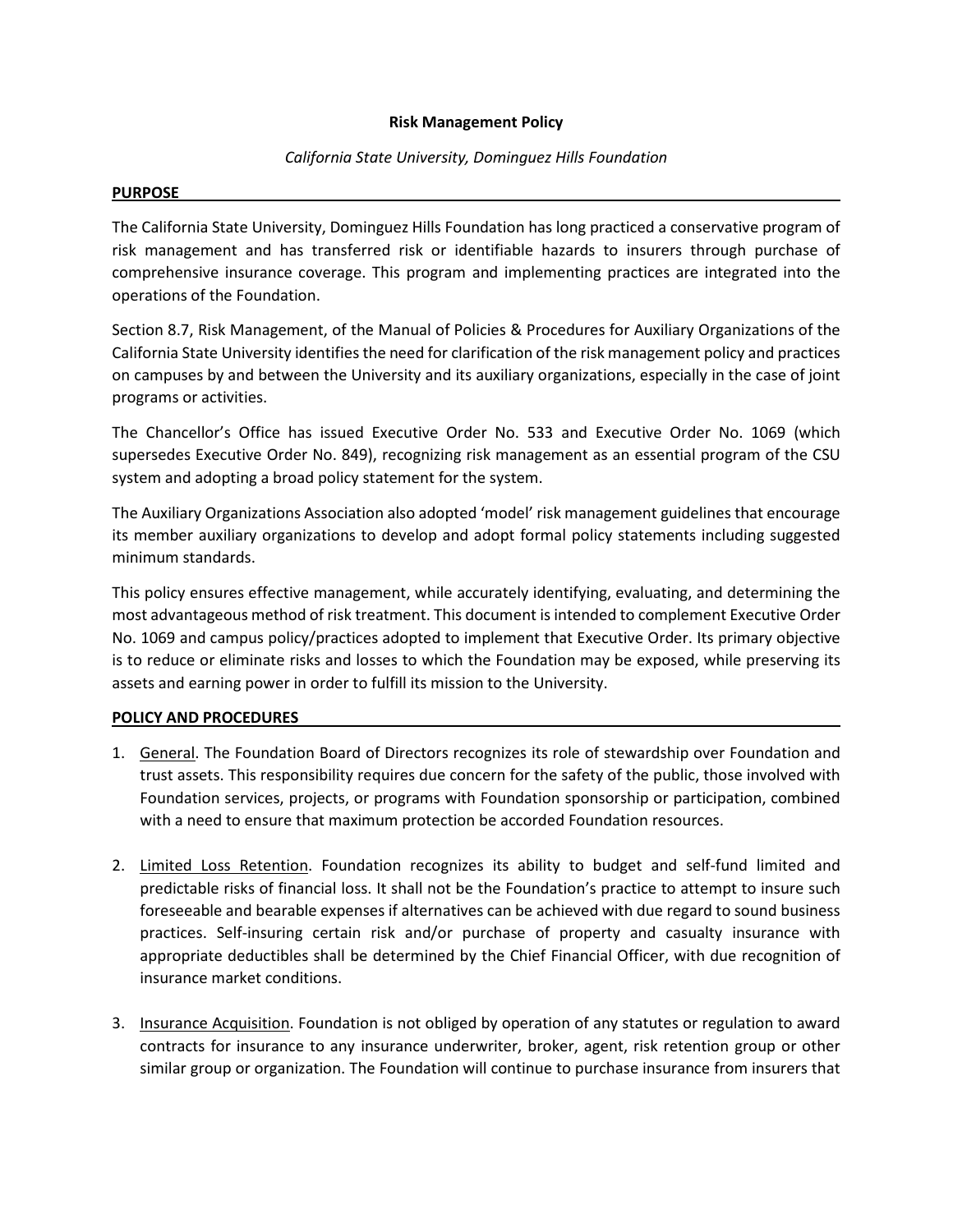are financially sound, with proven administrative ratings. Premium costs are an essential element of evaluating any proposal.

- 4. Cooperative Programs. Foundation will remain alert to opportunities for cooperative action with other entities that promote mutual benefit in treatment of risks that may require special consideration. Any such cooperative activity shall be evaluated by the Chief Financial Officer and an appropriate report submitted to the Board of Directors for consideration.
- 5. Management of Risks. The management of risks of loss to Foundation under the above policy will be the responsibility of the Chief Financial Officer or designee. It is the Chief Financial Officer's duty to identify risks, and determine the means of eliminating, abating, transferring, or retaining these risks after consultation with appropriate staff, counsel, and University personnel.

When Foundation cannot eliminate or economically retain a risk of loss, it shall be transferred by purchase of insurance when available. The form and sufficiency of various policy limits for protection of the Foundation shall be determined by the C or designee.

- 6. Management Standards/Guidelines. The Chief Financial Officer is authorized to implement a comprehensive risk management and insurance program consistent with this policy statement. Written program guidelines may include criteria to identify hazards and risks for analysis:
	- a. Quantification of activities, services and support in which the Foundation is involved
	- b. Minimum insurance coverage and limits by type of authorized activities
	- c. Activity relationships in which there is/may be shared responsibility and liability with respect to contracts, employment, occupancy of premises or oversight of facilities, and programs or services between Foundation and the University or other entity
	- d. The exclusion of risks or activities that Foundation is clearly unwilling to undertake, under any and all conditions, including those that may be prohibited or pose such a high degree of risk as to jeopardize the feasibility of the activity, or constitute a threat to the corporation
	- e. The guidelines shall also formalize Foundation's Risk Management and Property/Casualty Insurance Coverage Program by integrating the following program elements into the organization's operations:
		- i. Reviewing the scope of coverage and the limits of insurance policies in relation to activities and liability exposure
		- ii. Evaluating the ability to partially or entirely self-fund risk
		- iii. Monitoring insurance coverage and claims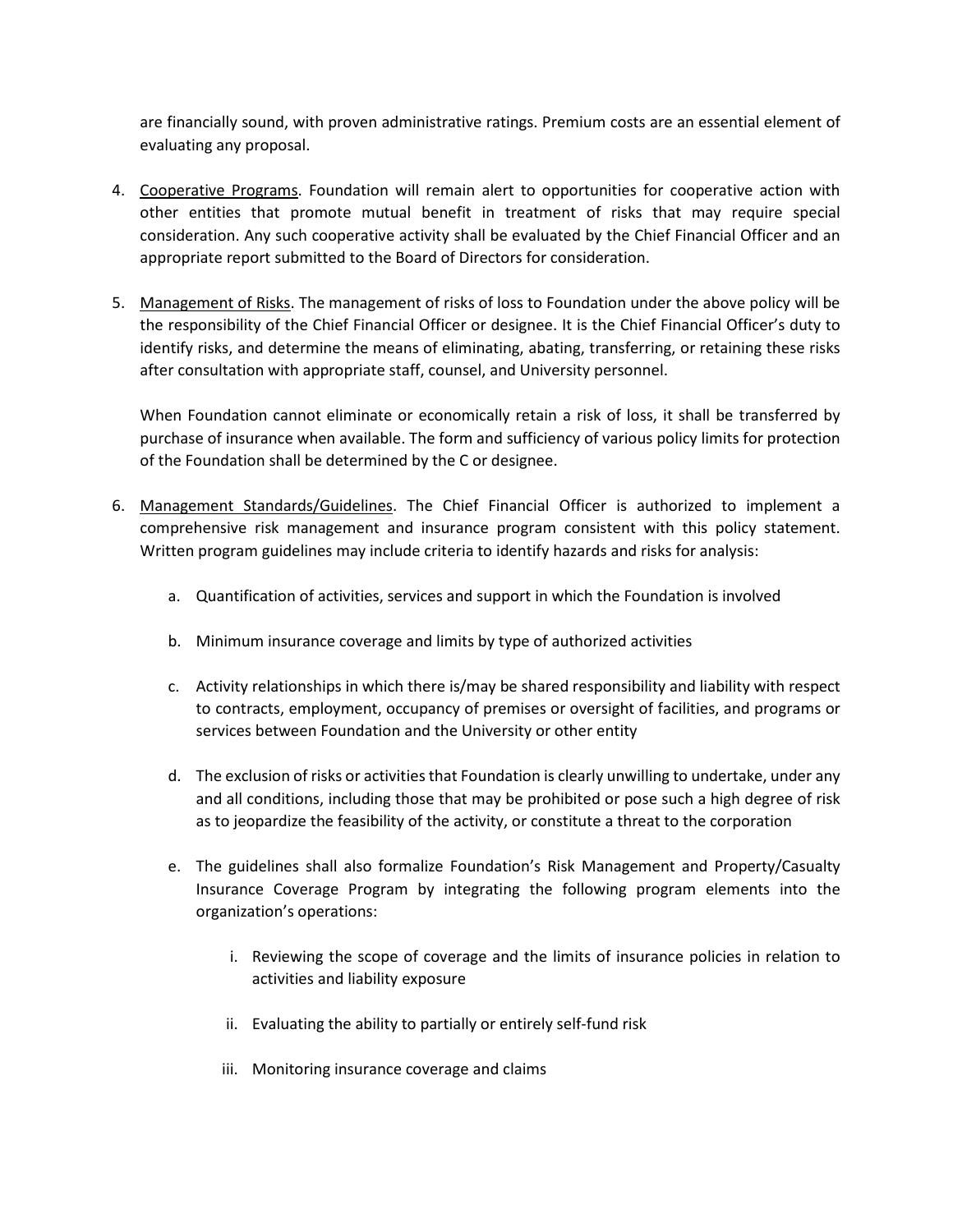- iv. Conducting routine inspections of property
- v. Identifying areas and activities involving joint/shared risk
- vi. Observing safe practices in all areas
- vii. Conducting an ongoing safe practice/risk avoidance training and reinforcement effort with employees covering all risks
- viii. Instituting disciplinary measures consistent with the Personnel Manual to insure that the practice of risk management is implemented
- 7. Program Practices. Foundation management shall establish and maintain documented risk management practices as an essential part of the program, including:
	- a. Assessment of new activities (especially assumption of contractual liability) in terms of risk
	- b. A periodic review of risks, exposures, activities and properties
	- c. A review process for assessing risk exposures on premises, in operations, through contracts, and with avoidance/prevention efforts
	- d. An accident/loss monitoring process that identifies where accidents and/or losses are occurring or will likely occur
	- e. A systematic claims assessment process to insure that claims are being properly administered and that the activity sponsor is fully aware of the types of risks being assumed
	- f. A practice of including risk management as a component of management performance evaluations
	- g. Development of preparedness plans for disasters
- 8. Program Organization. The Chief Financial Officer, through management guidelines, shall clearly identify how the Risk Management Program is to be organized, including:
	- a. Delegated authority
	- b. Performance of program duties and task assignment Role and relationship of Claims Management Firm and agents
	- c. Relationships of risk management program/staff to safety, security, legal and employee relation functions